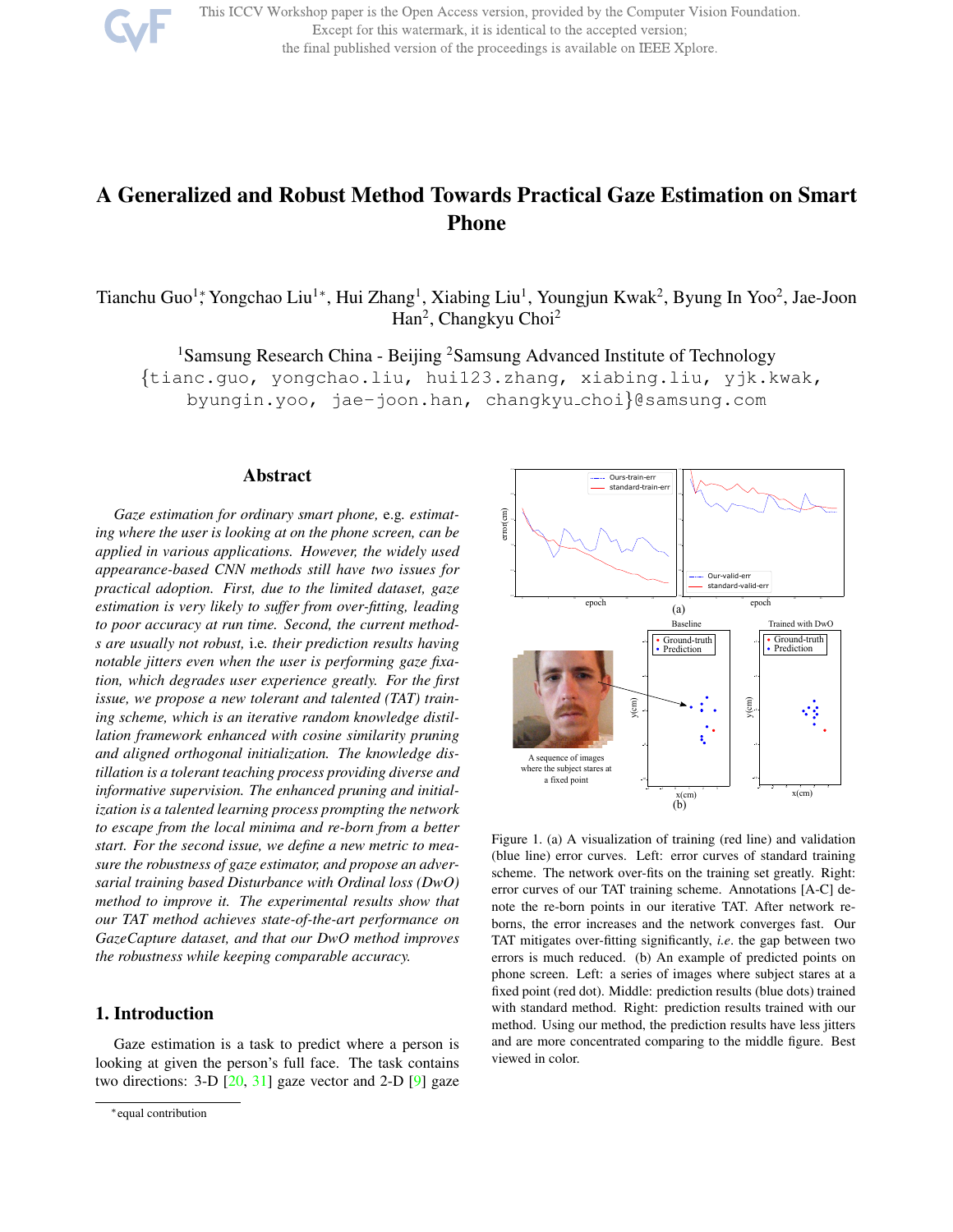position estimation. 3-D gaze vector estimation is to predict the gaze vector, which is usually used in the automotive safety. 2-D gaze position estimation is to predict the horizontal and vertical coordinates on a 2-D screen, which allows utilizing gaze point to control a cursor for humanmachine interaction. As 2-D gaze technology is often used on smart phone or tablet, the range of head pose and viewing direction are smaller than that of 3-D gaze estimation. In this paper, we focus on 2-D gaze estimation.

Appearance based methods [20, 31, 9, 2, 16] using deep neural network have shown good performance on gaze estimation task. However, existing methods are still inadequate to be applied in real applications. On one hand, there is a large performance gap between the training error and the validation error due to severe over-fitting. As shown in Fig. 1 (a)-left, the training error (red curve) is much lower than the validation error (blue curve) using standard training method. On the other hand, when user stares at one point, the gaze prediction result jitters sharply, as shown in Fig.1 (b)-middle. The reason is that, given perturbation (though imperceptible by human) on input, CNN have been shown to output notably different result due to its weak robustness [3, 11, 12, 21]. It brings great difficulty to gaze based user interaction, *e.g*. the duration time based gaze activation  $[15]$  is hard to be realized.

Recent methods [9, 2] capture or generate large dataset to train the network to make the gaze estimator more generalized. However, they still suffer from over-fitting for the following reasons. First, there are still redundant weights in the network whose function is similar with other weights, no matter how large the training set is. Second, there is no training scheme to deal with the useless weights. As for jitters, although they can be smoothed by temporal smoothing method such as Kalman Filter [7], temporal delay is inevitably introduced, which is intolerable for real-time gaze estimation. There is no existing metric, dataset or method to solve this problem in the training phase.

In this paper, for the first issue, we propose a new Tolerant and Talented (TAT) training scheme to mitigate overfitting in gaze estimation. First, we propose a random knowledge distillation framework. It is an iterative tolerant teaching process by randomly selected teachers, which enhances the informative and diverse supervision. It does not cost additional time because all teachers are obtained and employed in one generation. Second, we propose a cosine similarity pruning method and an aligned orthogonal initialization method. It is a talented learning process which prompts the network to escape from the local minima and to continue optimizing on a better direction. The cosine similarity pruning deletes the useless weights, inheriting the talent of the teacher. The aligned orthogonal initialization method constrains the re-initialized weights orthogonal to each other and aligned to the original distribution, which makes the network re-born from a better start. Applying these two parts iteratively, we can narrow the performance gap between training set and testing set, achieving higher accuracy in testing set. For the second issue, we propose a metric to measure the robustness of gaze estimator, and capture a corresponding dataset for experimental validation. Furthermore, in order to improve the robustness, we propose a Disturbance with Ordinal loss (DwO) method which customizes the adversarial training for ordinal loss. To our knowledge, this is the first time to deal with gaze estimation robustness problem.

The proposed method is evaluated on GazeCatpure [9] and our own dataset. Experimental results show that our TAT training scheme outperforms the state-of-the-art approach on GazeCapture, and that our DwO method reduces jitters on our dataset significantly. The major contributions of this paper can be summarized as follows.

- A powerful Tolerant and Talented (TAT) training scheme is proposed, which is an iterative random knowledge distillation framework enhanced with cosine similarity pruning and aligned orthogonal initialization. Inheriting the talent from the tolerant teacher, the network can be trained to escape from the local minima, mitigating over-fitting effectively.
- An adversarial training based Disturbance with Ordinal loss (DwO) method is proposed to address the robustness problem in gaze estimation, which is the first work to our knowledge. Also a quantitative robustness metric for gaze estimation is proposed.
- Our method achieves state-of-the-art performance on GazeCapture dataset, and enhances significantly the robustness of gaze estimation on our captured dataset with comparable accuracy.

### 2. Related Work

Gaze Estimation. In the past few years, gaze estimation draws increasing attention because it provides a great way for human-machine interaction [28, 24, 30]. Appearance based methods achieve promising results through using deep convolutional neural network (CNN). To make the CNN extract efficient features, Krafka *et al*. [9] feed both full face patch and eye patches into the CNN. Sugano *et al*. [20] use the spatial attention to encode the information about different region of the full face. Most of the existing method use L2 loss to optimize the CNN as gaze estimation is a regression problem [31, 9]. However, learning from L2 loss suffers from the issue of imbalanced training data [22]. In this paper, we feed face and eye patches into the network following  $[9]$ , but use ordinal loss  $[1, 14]$  to predict gaze.

Knowledge Distillation. Teacher-student framework has been demonstrated to improve the performance when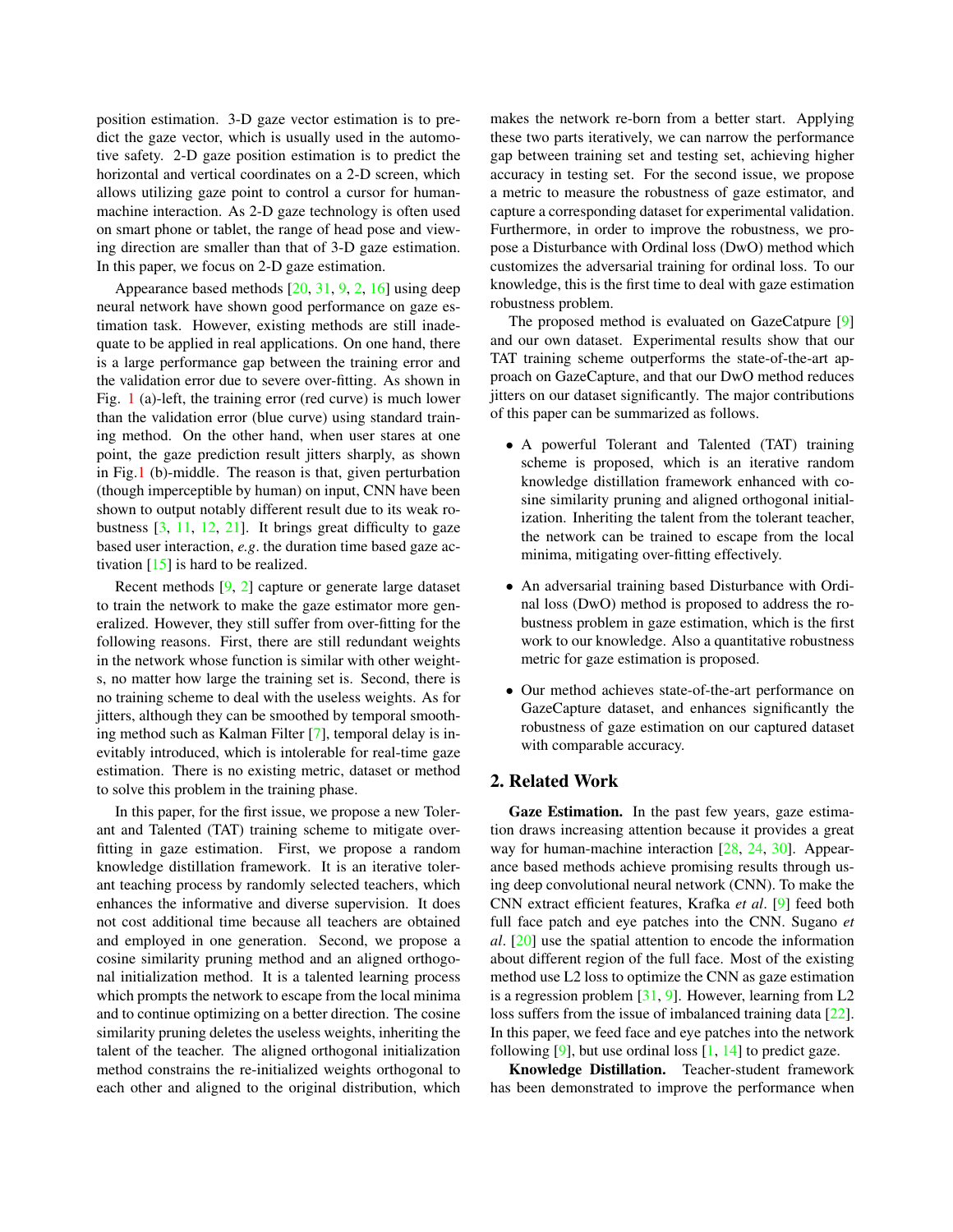the student has the same architecture with the teacher  $[26, 126]$ 25]. Benefiting from the soft supervision provided by the teacher, student network can learn from the inter-class similarity and potentially lower the risk of over-fitting [26]. To reduce the time complexity increased by educating time, Yang *et al*. [26] present snapshot distillation, which enables teacher-student optimization in one generation. However, most of the existing works learn from only one teacher, whose supervision lacks diversity. In this paper, we randomly select a teacher to educate the student.

Pruning. Pruning methods are often used in model compression [6, 4]. The main idea is to delete useless weights and keep comparable performance. The weights are pruned according to different criteria such as L1 norm [13], geometric medium [5]. The pruned weights will not be used in the final model. Different from the pruning methods mentioned above, Repr [17] uses orthogonal coefficient to determine if the weights need to be pruned, and re-initializes the pruned weights orthogonally to continue training the network. However, Repr doesn't consider negative correlation of weights. In addition, the distribution of re-initialized weights is different from that of the pruned weights, which makes the network start from a bad initialization. In this paper, we propose a cosine similarity pruning and aligned orthogonal initialization method to make the network re-born from a better start.

Robustness of CNN Models. While CNN models achieve high accuracy on diverse datasets, they can be easily misled by some small perturbations of their input, which are imperceptible to human, and give wrong predictions. To enhance the robustness, adversarial training are commonly used to train the CNNs, which generates adversarial perturbations according to the gradients of loss w.r.t. the input and adds them to the input as adversarial samples. However, existing methods [3, 11, 12, 18, 21, 23] mainly focus on classification tasks, yet regression tasks also need to enhance robustness, *e.g*. to reduce prediction jitters. In this paper, we study the robustness of a regression problem, *e.g*. gaze estimation.

# 3. Method of Gaze Estimation

Our method contains two parts. The first part is Tolerant and Talented (TAT) training scheme, which is a knowledge distillation from a randomly selected teachers with a cosine similarity pruning and an aligned orthogonal initialization. The second part is an adversarial training method with the loss of Disturbance with Ordinal (DwO), which generates adversarial samples to enhance the robustness. Specifically, gaze estimation is a regression problem. L2 Loss is often used to optimize the network's parameters. However, learning from L2 loss suffers from the issue of imbalanced training data  $[22]$ . In this paper, We solve these problem by optimizing ordinal loss, converting regression problem to classification problem. Different from other classification loss such as softmax loss, ordinal loss preserves the property of regression. It provides a larger loss when the prediction is farther away from the ground truth. Ordinal label  $y$  is a vector with the length of B, which is converted from a continuous value gt, *e.g*. the horizontal or vertical coordinate of the gaze position, following the formula,

$$
y^{b} = \begin{cases} 1 & \text{if } b \cdot BinSize \le gt \\ 0 & \text{otherwise} \end{cases}
$$
 (1)

where  $BinSize$  quantifies the prediction range into  $B + 1$ intervals,  $B$  is the bin number,  $y^b$  is the b-th component of y, indicating whether  $b \cdot BinSize$  is smaller than gt. The shape of ordinal label is visualized in Fig. 2

In the training process, we minimize the following formula,

$$
Loss_{\text{normal}} = \sum_{i=1}^{N} \sum_{b=1}^{B} -(y_i^b \log(P_{\text{net}}^b(x_i; W)) + (1 - y_i^b) \log(1 - P_{\text{net}}^b(x_i; W))),
$$
\n(2)

where  $P_{net}(x_i)$  is the output of the network, *i.e.* a Blength vector indicating probability of the corresponding *bin*,  $P_{Net}^{b}(x_i)$  is the b-th component,  $x_i$  is a training sample,  $W$  are the parameters of the network.  $N$  is the image number of the training set.

In the testing process, the sample  $x$  is predicted as follows,

$$
predict = BinSize \cdot (\sum_{b=1}^{B} \mathcal{I}(P_{net}^b(x;W) \ge 0.5) + 0.5),
$$
\n(3)

Where  $\mathcal{I}(\cdot)$  means indicator function.

#### 3.1. TAT: Tolerant and Talented Training Scheme

In this section, we describe the details of the TAT training scheme, as shown in Algorithm 1.

The design idea of the TAT training scheme is to continuously remove the ineffective weights and give the pruned weights another optimization direction, which is non-trivial. *Tolerant* means the opposite of strict, and uses soft label instead of hard label. *Talented* means that the student inherits the talent of the teacher.

The TAT training scheme consists of three parts, a random knowledge distillation (RKD), a cosine similarity pruning (CSP), an aligned orthogonal initialization (AOI). The random knowledge distillation provides smooth supervision from a randomly selected teacher to teach the student network, to prevent over-fitting caused by hard label. The cosine similarity pruning method deletes the ineffective weights, to help the student network escape from the local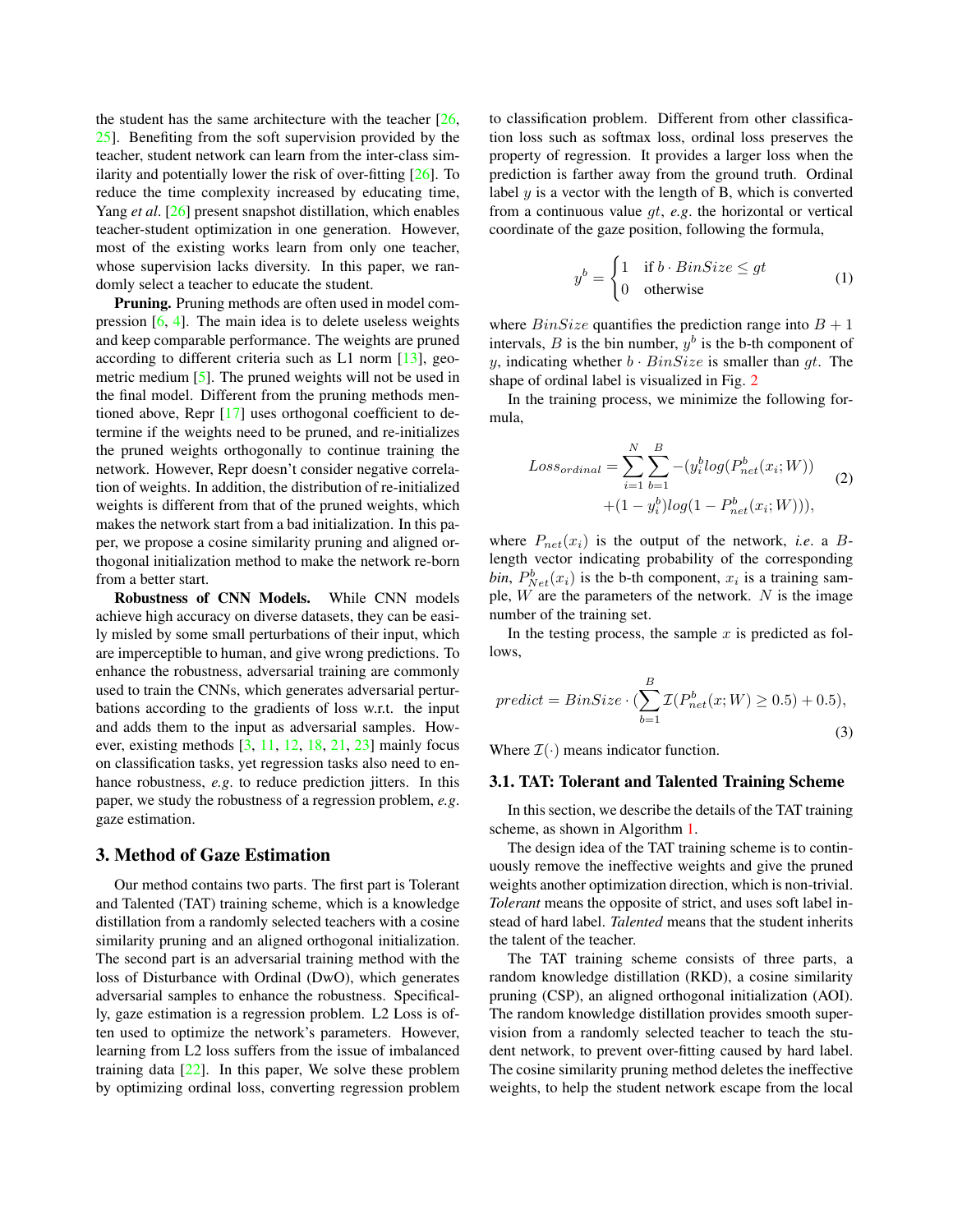Algorithm 1 TAT Training Scheme.

|     |             | <b>Require:</b> TeacherList=0, training configuration                             |  |  |  |
|-----|-------------|-----------------------------------------------------------------------------------|--|--|--|
|     |             | $\{\lambda_{teacher}, \lambda_{mix}, \lambda_{hard}, p\% \}$ , number of epoch L, |  |  |  |
|     |             | number of mini-generation $K$ ;                                                   |  |  |  |
|     |             | 1: Initialize $W_0$ ;                                                             |  |  |  |
|     |             | 2: for $k = 1, 2K$ do                                                             |  |  |  |
| 3:  |             | for $l = 1, 2 L$ do                                                               |  |  |  |
| 4:  |             | sample teacher from TeacherList;                                                  |  |  |  |
| 5:  |             | compute Loss according to Eq. 9;                                                  |  |  |  |
| 6:  |             | update $W_k$ ;                                                                    |  |  |  |
| 7:  |             | end for                                                                           |  |  |  |
| 8:  |             | add $W_k$ to TeacherList;                                                         |  |  |  |
| 9:  |             | compute the $Sim(W_k)$ according to Eq. 5;                                        |  |  |  |
| 10: |             | compute top p% of $Sim(W_k)$ , denoted as $W_k$ ;                                 |  |  |  |
| 11: |             | re-initialize the $W_k$ according to Eq. 67;                                      |  |  |  |
|     | 12: end for |                                                                                   |  |  |  |
|     |             | 13: <b>return</b> $M: y = f(x, W = W_K);$                                         |  |  |  |
|     |             |                                                                                   |  |  |  |

minima. The aligned orthogonal initialization method reinitializes the pruned weights, to give a better direction to optimize. To enhance the regularization, we also introduce the mixup method to provide an auxiliary loss. The details of the three parts and mixup method are introduced below.

Random Knowledge Distillation (RKD). The function of this module is to provide similarity information in the neighboring gaze positions from teacher's output iteratively. In more detail, the whole generation is split into  $K$  minigenerations following  $[26]$ . Each mini-generation has L epoches except the first one, which contains  $L + 1$  epoches. The additional 1 epoch in the first mini-generation is the warmup epoch. When the network is in the training process of k, where  $k = 2 \cdots K$ , there are  $k-1$  teachers. Similar to the Eq. 2, the optimization of this part is to minimize the K-L divergence between the teacher and the student, following the formula,

$$
Loss_{teacher} = \sum_{i=1}^{N} \sum_{b=1}^{B} -(y'^{b}_{i} \cdot log(P^{b}_{net}(x_{i}; W_{s})) + (1 - y'^{b}_{i}) \cdot log(1 - P^{b}_{net}(x_{i}; W_{s}))),
$$
\n(4)

where  $y'$  is the output from the teacher's network.  $W_s$  is the parameter of a student network, which needs to be updated.

The teacher in our random knowledge distillation framework provides informative and diverse supervision. The informativeness reflects not only the provided smooth label, but also the quality of the teacher. The diversity reflects the difference of supervision. To keep the informativeness, we remove the teacher whose prediction error is larger than a threshold. To enhance the diversity, we select the teacher randomly.

Cosine Similarity Pruning (CSP). This part is a pruning module, which tries to delete the ineffective filters to help the network escape from the local minima. The metric of the filter selection is the cosine similarity of the filter's weight. We denote the weight of each layer as  $WF$ , whose shape is  $(N_{out}, C, K_w, K_h)$ , where  $N_{out}$  is the number of the filter in this layer, C is the input channel number,  $K_w$ and  $K_h$  are the width and height of the filter respectively. The flattened  $WF$  is composed of  $N_{out}$  vectors with the shape of  $C \times K_w \times K_h$ . Let  $\widetilde{W_{fi}} = W_{fi}/\Vert W_{fi} \Vert$  denote the normalized weights, where  $f_i = 1 \cdots N_{out}$ . Then we compute the cosine similarity of each filter  $fi$  following the formula

$$
Sim_{fi} = \frac{(\sum_{col=1}^{N_{out}} (\widetilde{WF} \times \widetilde{WF}^T - I))_{row=fi}}{N_{out}},
$$
 (5)

where  $\widetilde{WF} \times \widetilde{WF}^T$  is a matrix of size  $N_{out} \times N_{out}$ .  $Sim_{fi}$ means summing all the cosine similarities between filter  $fi$ and all the other filters in this layer. Following [17], we compute the metric in a single layer, and the ranking is computed over all the filters in the network. However, there are two different points from the method in [17]. First, we don't use the absolute value. In fact, the negative correlation, i.e. cosine similarity is equal to  $-1$ , should be considered differently from the positive correlation, because the ReLU layer following the convolution layer suppresses the negative values. Second, we add a constraint that each layer's pruning ratio can't be larger than a threshold  $p_{max}$ %. Otherwise, most of the filters in one layer may be pruned, and the training starts from scratch. We prune the weights with top  $p\%$  Sim  $_{fi}$ .

Aligned Orthogonal Initialization (AOI). This part gives a new initialization of the pruned weights, to help the network continue optimizing on a better direction. There are two principles to design the re-initialization method. First, the re-initialized weights need to have low cosine similarity according to the formula 5. It suppresses repeated pruning in the next mini-generation. Second, the L2 norm of re-initialized weights need to match with that of the pruned ones. Specifically, if the L2 norm of re-initialized weights is very small, there is little contribution coming from the re-initialized weights. On the opposite, if the L2 norm is very large, the network is likely to collapse. Thus, we re-initialize the pruned weights in an orthogonal way with three steps. First, we get  $W_{\mathcal{A}}$  Re, whose shape is  $(N_{pruned}, C, K_w, K_h)$ , by applying QR decomposion<sup>1</sup> on  $WF.$  Second, we compute the weights adjusted with BN parameters, according to the formula,

$$
W\_adj_{fi} = \frac{W_{fi} \cdot BN\_scale_{fi}}{\sqrt{BN\_var_{fi}}},\tag{6}
$$

where  $BN\_scale$  and  $BN\_var$  are the scale and variance in the batch normalization layer,  $f_i$  means the fi-th pruned

<sup>1</sup>https://pytorch.org/docs/stable/nn.html#torch-nn-init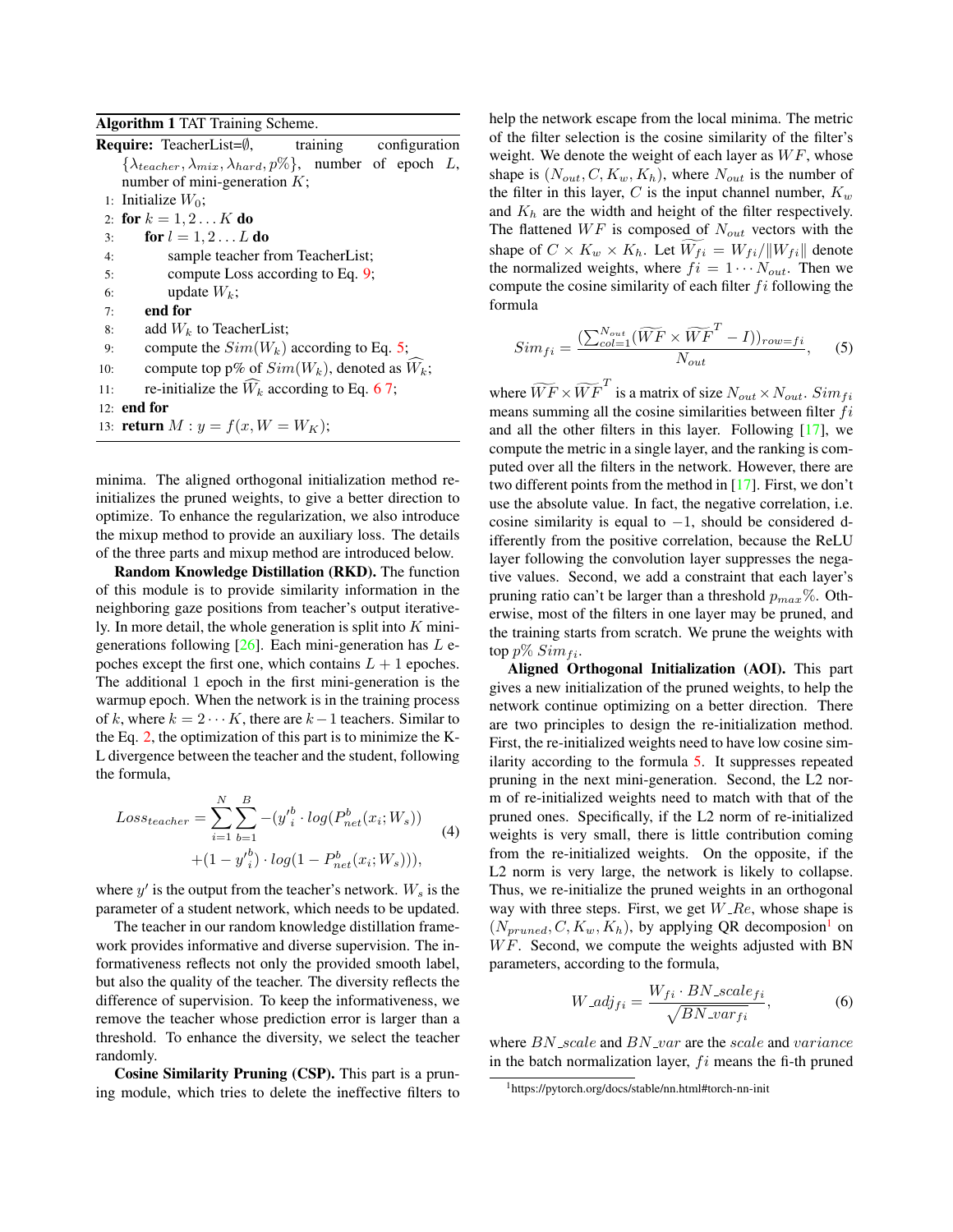filter. Third, the  $W_{R}$ e are aligned following the formula,

$$
W\_aligned_{fi} = \frac{W\_Ref_{fi}}{\|W\_Ref_{i}\|_{2}} \cdot Scalar_{aligned}.
$$
 (7)

The orthogonality can be preserved if al-1 the vectors in  $W<sub>-\epsilon</sub>$  are multiplied by a scalar. Scalar<sub>aligned</sub> is sampled from a  $(min({\|W\_adj_{fi}\|_2, \forall fi}), max({\|W\_adj_{fi}\|_2, \forall fi}))$ uniform distribution.

Mixup. Mixup [29] method generates virtual samples following the formula,

$$
x_{mix} = \alpha \cdot x_i + (1 - \alpha) \cdot x_j,
$$
  
\n
$$
label_{mix} = \alpha \cdot label_i + (1 - \alpha) \cdot label_j,
$$
\n(8)

where parameter  $\alpha$  is sampled from beta distribution in [29],  $x_i$  and  $x_j$  are the data in the training set. Mixing the feature in the last layer doesn't work because the mixed samples are treated as vicinity samples [29]. However, in an ordinal ranking task, mixing the feature in the last layer is treated as a regularization term because of the regression property. We sample  $\alpha$  from a (0, 1) uniform distribution. We will show that it improves the performance in the Section 4.3.

Finally, the total loss is

$$
Loss_{total} = \lambda_{hard} \cdot Loss_{hard} + \lambda_{mix} \cdot Loss_{mix}
$$
  
+ 
$$
\lambda_{teacher} \cdot Loss_{teacher},
$$
 (9)

where  $Loss_{hard}$  and  $Loss_{mix}$  are ordinal losses whose ground-truth comes from the original data and mixed data, respectively.

### 3.2. DwO: Disturbance with Ordinal Loss

In this section, we describe the details about improving the robustness of gaze estimators. Firstly, we define an evaluation metric to measure the robustness. Secondly, we capture a dataset, named GazeStare, for evaluating this metric. Finally, we propose an adversarial training based Disturbance with Ordinal loss (DwO) method to improve the robustness of gaze models.

The idea of this method stems from the key observation of notable jittering of gaze estimation results as shown in Fig. 1-(b). While there is no existing paper studying the gaze estimation robustness of jittering, it has tremendous influence on practical use cases. Thus, this paper propose an evaluation metric, a dataset and a training method regarding to the robustness of gaze estimation.

MSD evaluation metric. In general, the papers studying the adversarial robustness are based on classification tasks and they use classification accuracy as metric [3, 11, 12, 18, 21, 23]. However, gaze estimation is a regression problem and we aim to measure the robustness of gaze estimation results when a person stares at a fixed point. To this end, we



Figure 2. Illustration of our ameliorated usage of ordinal loss when calculating the gradients. Instead of using all the bins of the ordinal output, we only leverage *center bins*, *i.e*. the 2k bins neighboring to the prediction. Best viewed in color.

propose Mean Standard Deviation (MSD) as an evaluation metric, which is defined as

$$
\mu(S_j) = \frac{1}{M} \sum_{i=1}^{M} g(x_i)
$$
\n(10)

$$
\sigma(S_j) = \sqrt{\frac{1}{M} \sum_{i=1}^{M} ||g(x_i) - \mu(S_j)||_2^2}
$$
 (11)

$$
MSD(\mathcal{D}) = \frac{1}{N_s} \sum_{j=1}^{N_s} \sigma(S_j)
$$
 (12)

with  $S_i = \{x_1, x_2, ..., x_M\}$  being a set of consecutive images where a person stares at a fixed point. We refer to  $S_i$ as a *sequence* hereafter.  $g(\cdot)$  means the predicted gaze coordinates.  $N<sub>s</sub>$  denotes the number of sequences in dataset D. The MSD calculates the average standard deviation of prediction result of all the sequences in the dataset.

GazeStare dataset. Currently no existing gaze dataset contains large number of sequences with many images where subjects stare at fixed points continuously, yet in practical use this kind of sequences are easily acquired. For instance, 47% of sequences in GazeCapture dataset have less than 5 images each. Evaluating MSD with such datasets is not statistically convincing. Thus, we collect a dataset called GazeStare containing sequences with abundant images. GazeStare consists of images from 14 subjects. A subject stares at 8-10 points and about 210 frames are captured for each point. To have less noise data, eye-blinking frames are removed from the dataset. As a result, GazeStare contains 26427 images.

Training method. To achieve better robustness of gaze estimator, we propose an adversarial training based method customized for the ordinal loss. In training phase, we generate adversarial perturbation based on the Projected Gradient Descendant (PGD) [12] method and add them to original inputs to imitate small pixel-wise variation, *e.g*. illumination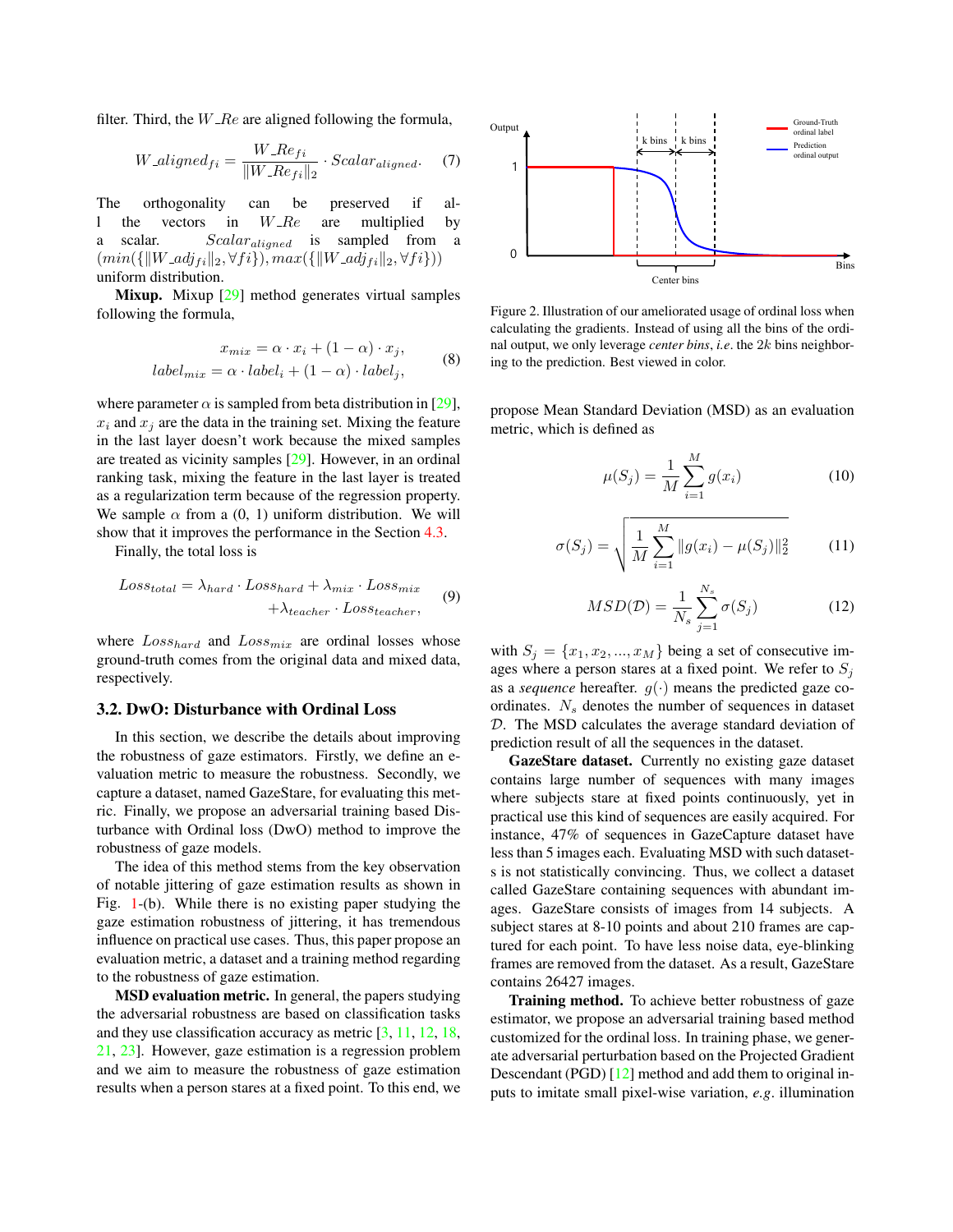variation. The PGD is a strong iterative method to generate perturbation, which can be written as

$$
x_0^{adv} = x \tag{13}
$$

$$
x_{t+1}^{adv} = clip(x_t^{adv} + \gamma \cdot sign(\nabla_{x_t^{adv}} L(P_{net}(x_t^{adv}), y)), \epsilon),
$$
\n(14)

where  $\gamma$  is the step length, and t denotes the iteration step, which reaches  $T$  to finish the perturbation generation.  $\epsilon$  is  $L_{\infty}$  norm constraint for the adversarial samples.  $L(\cdot)$  is the loss function *i.e.* ordinal loss in our gaze estimator.  $P_{net}(\cdot)$ is the output of our network.

To make the ordinal loss harmonize with the adversarial training, we ameliorate the usage of ordinal loss. More specifically, as illustrated in Fig. 2, when calculating the gradients of ordinal loss w.r.t input, we only leverage  $2k$ bins near the prediction of the ordinal output to make the gradients more reasonable (we refer to these bins as *center bins* hereafter). The reason is that, when the prediction varies slightly, it's mainly the excitation of the bins near the prediction that varies, so we don't take bins far from the prediction into account when calculating the gradients. This design makes the adversarial samples more meaningful and therefore results in better performance, which is shown in the ablation study.

In the training process, we mix original samples and adversarial samples in order to maintain the estimation accuracy. The ratio of original samples in the training set is denoted as Org.%.

# 4. Experiment

In this section, we first introduce the datasets on which the method is evaluated, and then detail the settings of our method. After that, we compare with two methods. The first one is iTracker [9], which is the state-of-the-art in 2-D gaze estimation, and the second one is SD [26], which is the state-of-the-art general knowledge distillation method. We reproduce their method for gaze estimation task. Ablation study is also conducted to show the contribution of each part of our work.

### 4.1. Dataset and Configuration

GazeCapture dataset. GazeCapture dataset [9] is a 2- D gaze dataset captured with iphone and ipad in different orientations, which contains 1,490,959 valid frames (both eyes and faces detected) from 1471 subjects. The dataset is divided into train, validation, and test splits consisting of 1271, 50, and 150 subjects, respectively.

GazeCN dataset. In Section 3.2, we introduce our GazeStare dataset designed for measuring robustness of gaze estimator. To keep consistent with the distribution of that dataset for better validating the effectiveness of our DwO method, we also capture the GazeCN dataset. GazeCN

is a 2-D gaze dataset which consists of images from 290 subjects. The images are collected with Galaxy S8+, under different illumination conditions, at different body postures and head poses. We split the subjects into two non-overlap parts, which contain 263 and 27 subjects respectively, as train set and test set. As a result, the train set and test set have  $262,400$  and  $43,380$  images, respectively.

Network Configuration. Following [9], the input of the network contains 3 parts with the size of  $64 \times 64$ , *i.e.* face patches, left and right eye patches. We use the architecture in  $[27]$  instead of AlexNet  $[10]$  to enhance the fitting ability of the network. The output of each sub-network is a vector of 128 dimension. After these three 128-D vectors are combined, a fully connection layer is followed whose size is  $384 \times 128$ . The dimension of final feature is 128. For GazeCapture dataset [9], we set bin number  $B$  to 133 for both horizontal and vertical coordinates. For our GazeCN dataset, we use the 72 and 98 bin number for horizontal and vertical coordinates respectively.

There are some hyper-parameters in the training scheme. We set  $\lambda_{teach}$ ,  $\lambda_{mix}$ ,  $\lambda_{hard}$  to 0.6, 0.4, 0.2 respectively. In random knowledge distillation, we use 1 epoch to warmup, 7 epoches for knowledge distillation. The number of minigeneration  $K$  is 5. In cosine similarity pruning, we set the pruning ratio  $p\%$  to 20%, the max ratio for each layer  $p_{max}\%$  to 50%. In DwO, we set the  $\epsilon$  to 3, the  $\gamma$  to 1.

### 4.2. Comparison with state of the art

We first show the results on GazeCapture dataset [9]. As shown in Tab. 1, compared with iTracker [9], our result outperforms in both iphone dataset and ipad dataset, achieving 4.8% and 5.3% error reduction respectively. Compared with SD [26] which is reproduced by us for gaze estimation, our error is a little higher in ipad set, but lower in iphone set and the total set.

| iphone | ipad | total |
|--------|------|-------|
| 1.86   | 2.81 | 2.05  |
| 1.81   | 2.61 | 1.97  |
| 1.77   | 2.66 | 1.95  |
|        |      |       |

Table 1. Test errors (in cm.) on GazeCapture dataset. First row is the result reported in [9]. The second row is the result reproduced by us using the method in  $[26]$ . The last row is the result of our TAT training scheme.

Note that the image resolution we used are  $64 \times 64$  for all three patches, since we are interested in the performance gain from the training algorithm. Larger image size, deeper network and model ensemble are very effective for boosting the model accuracy. For example, Kannan [8] uses the image size of  $448 \times 448$  to achieve the error of 1.75cm on GazeCapture dataset. These techniques can be integrated with our TAT method to further improve the gaze estimation accuracy.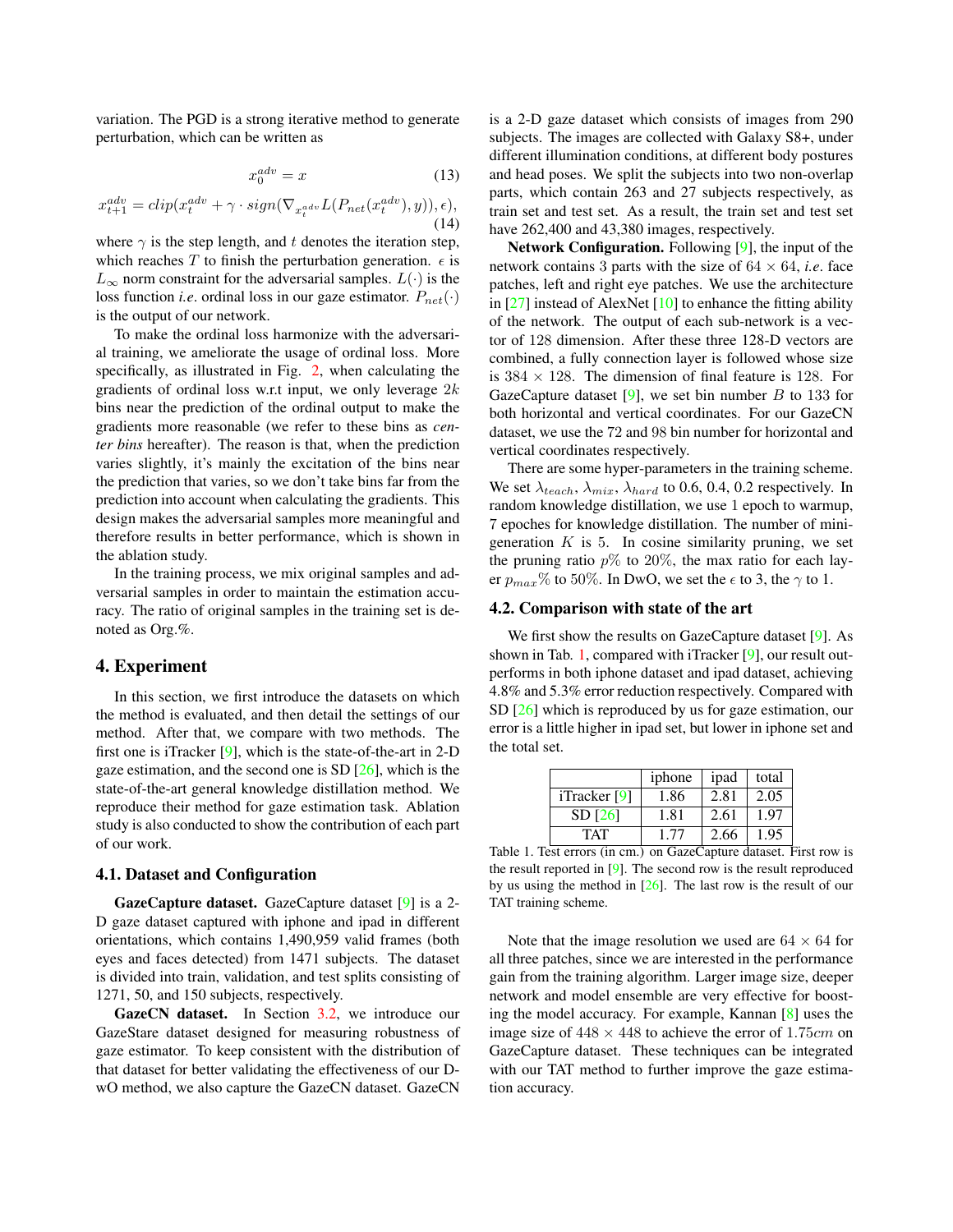## 4.3. Ablation study

In ablation study, we use the subset of GazeCapture named iphone orientation 1, which contains about 400k training frames, 19k validation frames and 55k testing frames.

Analysis of Random Knowledge Distillation (RKD). In Tab. 2, we fix the pruning method and re-initialization method as our proposed CSP and AOI. The result of "Finetune" means that we prune the useless weights and reinitialize them, then fine-tune the network using hard loss and mix loss only in Eq. 9. We can see that the error reduction from the MG.0 to MG.1 is lower than other methods. With the increasing of the mini-generation step, the error doesn't decrease because it lacks teacher's supervision. The error of "LastOne" stops decreasing after the MG.3. We guess that the teacher's quality, *i.e*. the performance of teacher, becomes low with the increasing of the minigeneration step. As we use the average output of the teachers, which can improve the teacher's performance, we get more error reduction as shown in the result of "Our mean". "Our Best" provides the best teacher, but the result is worse than "Our random", which demonstrates that the teacher's diversity is also important.

|            | MG <sub>.0</sub> | MG.1 | MG <sub>2</sub> | MG.3 | MG.4 |
|------------|------------------|------|-----------------|------|------|
| Finetune   | 1.81             | 1.80 | 1.78            | 1.79 | 1.79 |
| LastOne    | 1.80             | 1.77 | 1.76            | 1.75 | 1.77 |
| Our mean   | 1.80             | 1.77 | 1.76            | 1.75 | 1.75 |
| Our best   | 1.79             | 1.77 | 1.77            | 1.76 | 1.77 |
| Our random | 1.79             | 1.77 | 1.75            | 1.74 | 1.73 |

Table 2. The test errors (in cm.) of different knowledge distillation methods. "Finetune" means that there is no teacher, and the supervision comes from the hard label. "LastOne" means that we use the teacher in the last mini-generation, which is similar to [26]. "Our mean" means that the supervision are the mean output of all the model in the previous mini-generations. "Our best" uses the best one *i.e*. lowest error, in the previous mini-generations. "Our random" means that we randomly select a model as the teacher from the previous mini-generations. "MG.#" means the minigeneration step.

Analysis of Cosine Similarity Pruning (CSP). In Tab. 3, we fix RKD and AOI, and compare different pruning methods. The result of "Repr" shows the error is not stable. There are two reasons. First, "Repr" computes the absolute value of cosine similarity, which causes that many weights near the input layer are pruned, because the weights near the input layer have a large negative correlation as demonstrated in [19]. Second, if we don't constrain the pruning ratio in each layer, most of the weights in the same layer are pruned leading to a large influence for the next training. This instability is also demonstrated in the result of "Scratch", which doesn't use pruning method and re-initializes all the weights in the student network. It means that the student doesn't



Figure 3. Visualization of the distribution of weights re-initialized by different methods. The x-axis means the value of L2 Norm. We visualize the range of L2 Norm of different methods in different positions of y-axis. The left figure is the result of the layer "Conv11". The right figure is the result of the layer "Conv52". Best viewed in color.

inherit anything from the teacher. In our CSP, we consider that weights with large negative correlation are also important. In addition, we constrain the pruning ratio of each layer to be lower than a threshold *i.e.*  $p_{max}$ % in order to make the student network inherit talent from the teacher. Result of our method shows that the error is reduced step by step.

|         | MG <sub>.0</sub> | MG.1 | MG.2 | MG.3 | MG <sub>1</sub> 4 |
|---------|------------------|------|------|------|-------------------|
| Repr    | 1.80             | 1.78 | 1.77 | 1.78 | 1.77              |
| Scratch | 1.79             | 1.82 | 1.80 | 1.80 | 1.80              |
| Our CSP | 1.79             | 1.77 | 1.75 | 1.74 | 1.73              |

Table 3. The test errors (in cm.) of different pruning methods. "Repr" means that we use the pruning method in [17]. "Scratch" means that we re-initialize all the weights. "Our CSP" means that we use our CSP method.

Analysis of Aligned Orthogonal Initialization (AOI). In Tab. 4, we compare different re-initialization methods, fixing RKD and CSP. It shows that the"Orth." method doesn't converge after MG.1. The result of uniform reinitialization is almost unchanged after MG.1. To explain the reason of these phenomenons, we visualize the L2 Norm of the weights, as shown in Fig. 3. The figure shows the L2 Norm range of the weights. In layer "Conv11", which is the first layer of the network, the L2 Norm of both the pruned weights and original weights are lower than 0.1, which are much smaller than both of the weights re-initialized by "Uniform" and "Orth". Especially, there is one filter reinitialized by "Orth." whose weights have much larger L2 Norm than the pruned weights. It causes an abnormal output of layer "Conv11", which influence all successive layers, leading to the network collapse and divergence. In the layer "Conv52", the L2 Norm of the pruned weights has a higher bound than both of the weights re-initialized by "Uniform" and "Orth.". It means that the re-initialized weights make little contribution to the network. Though the weights with smaller L2 Norm can be updated during training, they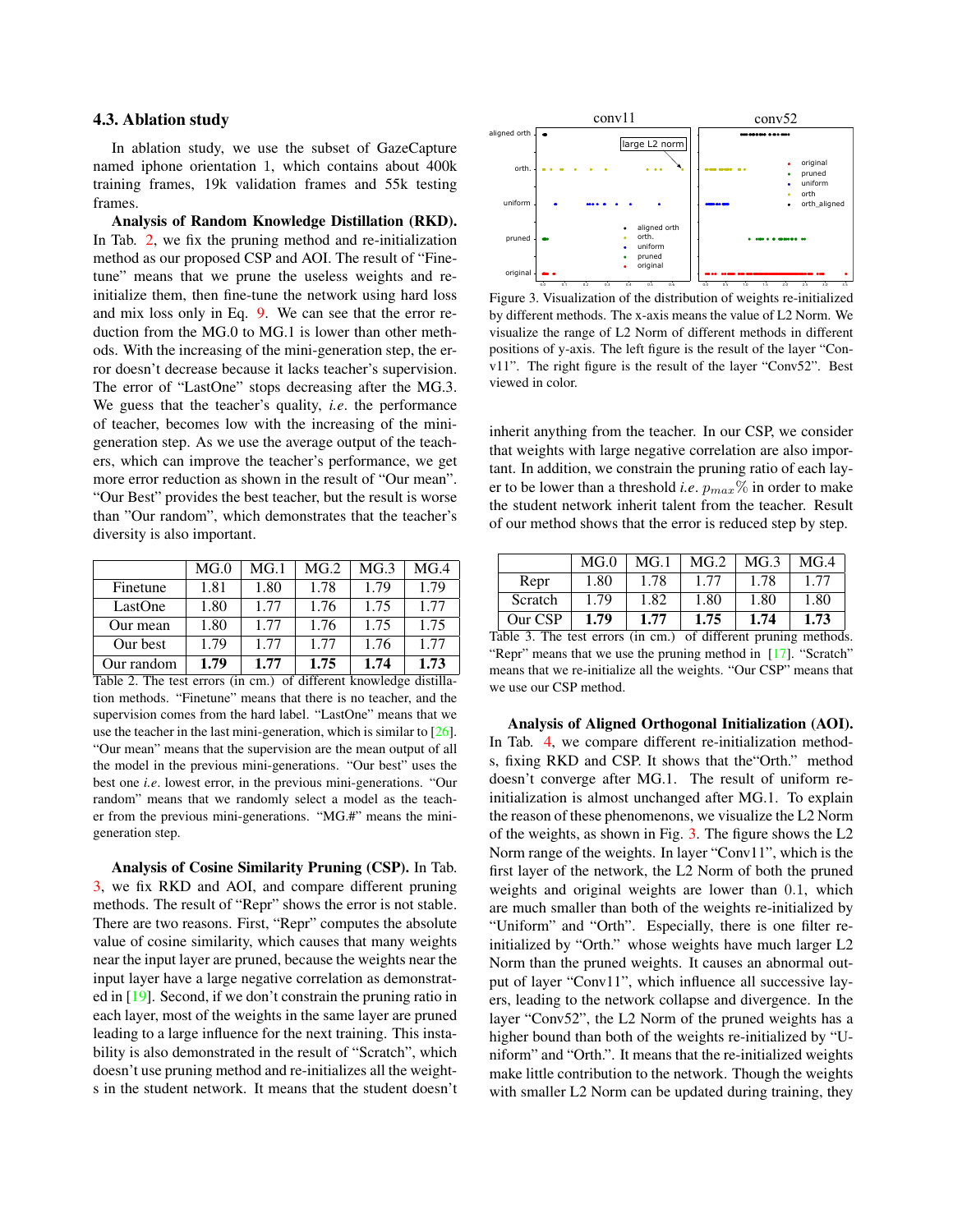still have a worse starting point compared with "Our AOI" method. On the contrary, the weights re-initialized by "Our AOI" have the same bound of L2 Norm with the pruned ones.

|         | MG <sub>.0</sub> | MG.1 | MG.2 | MG.3 | MG.4 |
|---------|------------------|------|------|------|------|
| Orth.   | 1.79             | N/A  | N/A  | N/A  | N/A  |
| Uniform | 1.81             | 1.77 | 1.78 | 1.77 | 1.77 |
| Our AOI | 1.79             | 1.77 | 1.75 | 1.74 | 1.73 |

Table 4. The test errors (in cm.) of different re-initialization methods. "Orth." and "Uniform" mean the orthogonal and uniform reinitialization respectively. "Our AOI" means our proposed aligned orthogonal initialization method.

Analysis of DwO. In Tab. 5, we report the performance of the model trained with DwO on GazeCN dataset. The error is tested on GazeCN test set. The MSD is tested on the proposed GazeStare dataset to measure the robustness. We fix  $\gamma = 1$  in all the setups. As we diminish the number of center bin in ordinal loss, the model with 8 center bins achieves the best performance (low error and low MS-D), which validates the effectiveness of the center bin loss's design. The reason that this specific number works best is that, for a majority of samples, bins with output between 0.1 and 0.9 are in range of 8 bins around the prediction, so generating adversarial perturbation on these bins is the most reasonable. On bottom half of Tab. 5, as we increase the PGD iteration number (T) and decrease the original data%, we sacrifice more accuracy to get better robustness. Here we recommend the setup with  $T=1$  and Org.%=90%, which achieves 19.2% drop of MSD with comparable accuracy to the baseline, which is trained with a standard training scheme. Using the model trained with our DwO method, the user can experience significant reduction of jitters and barely feel the drop on accuracy.

### 5. Conclusion

In this paper, we claim that to achieve accurate gaze estimation in the real work, there are still two problems, *i.e*. performance gap between training set and testing set, and robustness. To solve the over-fitting problem, we propose a Tolerant and Talented (TAT) training scheme. The TAT training scheme is a tolerant teaching and talented learning method. The tolerant teaching process is based on a knowledge distillation framework, which providing diverse and informative supervision. The talented learning process benefits from cosine similarity pruning and aligned orthogonal initialization, which prompts the network to escape from the local minima and to continue optimizing on a better direction. For the robustness problem, we propose a metric and a dataset to measure the robustness of gaze estimator. Further, we propose a Disturbance with Ordinal loss (DwO) method to improve the robustness by customizing adversarial train-

| Model           | # $C$ tr. | T              |          | Err.  | MSD   |
|-----------------|-----------|----------------|----------|-------|-------|
|                 | bin       |                | Org. $%$ | (cm.) | (cm.) |
| <b>Baseline</b> |           |                |          | 1.15  | 0.42  |
|                 | A11       |                | 90       | 1.20  | 0.36  |
|                 | 32        | 1              | 90       | 1.22  | 0.35  |
|                 | 16        |                | 90       | 1.20  | 0.34  |
| DwO             | 8         |                | 90       | 1.18  | 0.34  |
|                 | 8         | $\mathfrak{D}$ | 90       | 1.25  | 0.30  |
|                 | 8         | 3              | 90       | 1.28  | 0.29  |
|                 | 8         |                | 80       | 1.22  | 0.30  |
|                 | 8         | 1              | 50       | 1.30  | 0.29  |
|                 | 8         |                |          | 1.44  | 0.27  |

Table 5. GazeCN and GazeStare: Performance of the network trained with DwO with different setups. #Ctr. bin refers to the number of center bins. T refers to the PGD iteration number. Org.% stands for the percentage of the original training data. Error and MSD are the lower the better. The boldface line shows that our DwO method improves the robustness significantly while keeping comparable accuracy with the baseline.

ing for ordinal loss. We demonstrate that our TAT method achieves state-of-the-art on GazeCapture dataset, and that our DwO method improves gaze estimator's robustness significantly while keeping comparable accuracy. In the future, we also plan to employ our methods on other regression tasks.

# **References**

- [1] S. Chen, C. Zhang, M. Dong, J. Le, and M. Rao. Using ranking-cnn for age estimation. In *Proceedings of the IEEE Conference on Computer Vision and Pattern Recognition*, pages 5183–5192, 2017. 2
- [2] T. Fischer, H. Jin Chang, and Y. Demiris. Rt-gene: Real-time eye gaze estimation in natural environments. In *Proceedings of the European Conference on Computer Vision (ECCV)*, pages 334–352, 2018. 2
- [3] I. J. Goodfellow, J. Shlens, and C. Szegedy. Explaining and harnessing adversarial examples. In *ICLR*, 2015. 2, 3, 5
- [4] Y. He, G. Kang, X. Dong, Y. Fu, and Y. Yang. Soft filter pruning for accelerating deep convolutional neural networks. *arXiv preprint arXiv:1808.06866*, 2018. 3
- [5] Y. He, P. Liu, Z. Wang, Z. Hu, and Y. Yang. Filter pruning via geometric median for deep convolutional neural networks acceleration. In *Proceedings of the IEEE Conference on Computer Vision and Pattern Recognition*, pages 4340– 4349, 2019. 3
- [6] Y. He, X. Zhang, and J. Sun. Channel pruning for accelerating very deep neural networks. In *Proceedings of the IEEE International Conference on Computer Vision*, pages 1389– 1397, 2017. 3
- [7] R. E. Kalman. A new approach to linear filtering and prediction problems. *Journal of basic Engineering*, 82(1):35–45, 1960. 2